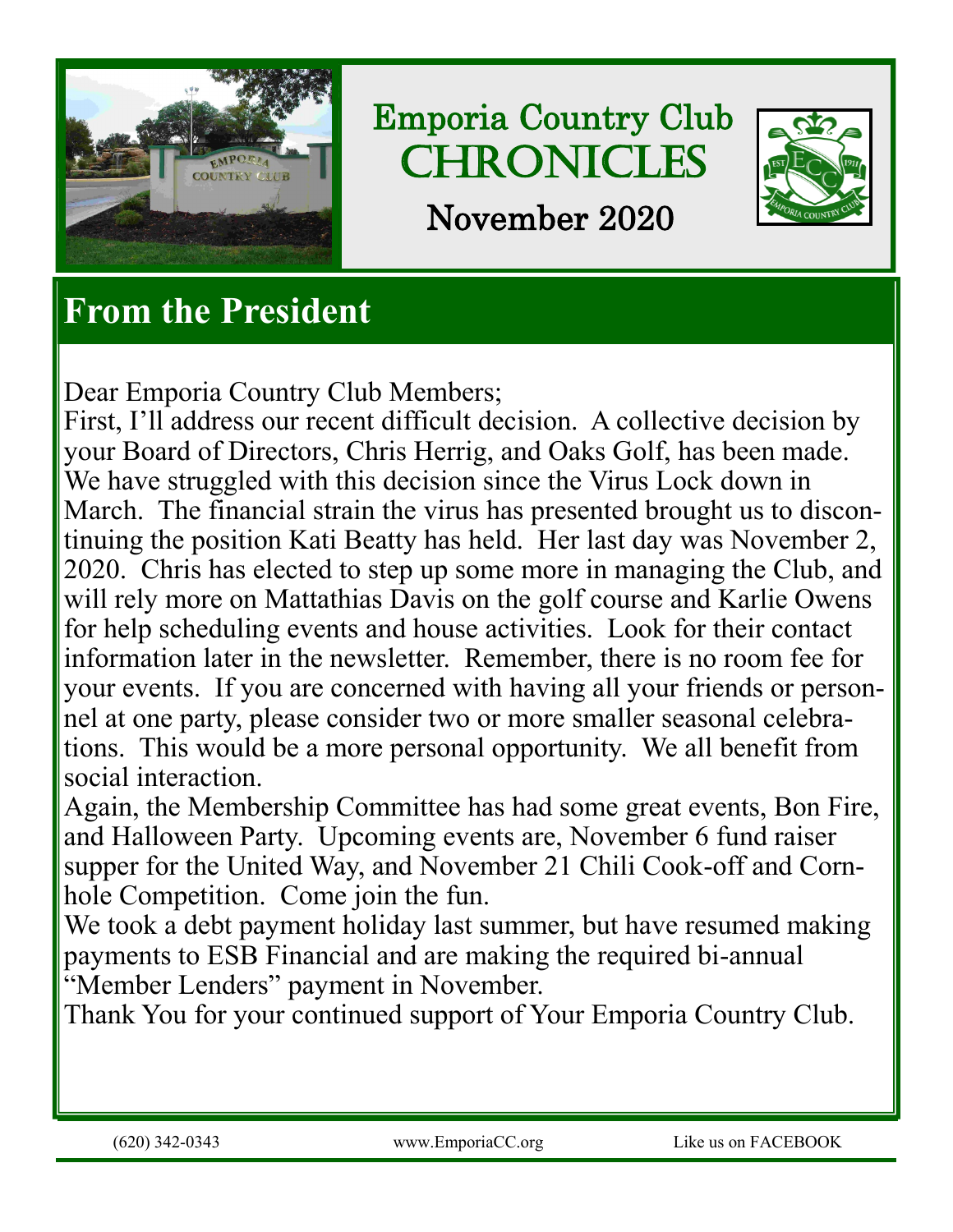

**OFFICERS President** Jim Shepherd

**Vice President** Jelinda Watts

**Secretary/Treasurer** Jon Pool

> **DIRECTORS** Luke Arndt

Kristy Bayer Erren Harter Jerry Murphy Ashley Walker

**STAFF General Manager** Chris Herrig gm@emporiacc.org

**Events/Memberships** Karlie Owens Memberships@emporiacc.org

> **Office Manager** Sara Bashaw office@emporiacc.org

**Executive Chef** Shane Withers chef@emporiacc.org

**CONTACT US** (620) 342-0343 **www.emporiacc.org**

### **GO GREEN**

**There are many ways to enjoy your Club and help the environment. Sign up for paperless billing**.



## **A Note from the General Manager**

#### Hello all,

I would like to start off by thanking the Social Committee and Golf Committee for all their hard work and dedication to the club. They have thought of some great ideas for some fun events and given some great feedback on the course, I look forward to working with both groups to insure the Country Club remains a great atmosphere for our members to enjoy.

 The Golf season is quickly coming to a end and winter is right around the corner. I would like to take a little time to discuss frost and the damage caused by frost. Frost occurs on cold, clear nights when atmospheric conditions cause objects, like grass, to become colder than the surrounding air. Depending on the conditions, frost can be light and scattered, or heavy enough to kill flowers and bring on dormancy in plants. On a scientific level, grass blades move water through the blade, for nourishment, but this moisture freezes inside the grass when you observe a light frost across the outside surface. Water molecules naturally expand during the freezing process, so plant cells are damaged as the moisture ruptures the cell walls. A light frost does not freeze the ground and the roots remain above the freezing point. As a result, you may have some blade damage after the cold weather, but the roots have a chance at healing the damage as the grass continues to grow. Why Stay off It? When grass is frosted, the grass blades are literally frozen. Any activity on the grass while it is frozen, like walking on it or cart traffic, will "break" the grass blade and damage the core of the plant. Eventually the turf will recover, but it may not fully bounce back until the following spring. Scientifically, when a heavy object presses down onto the blades, the expanded water molecules slice through the grass and cause significant cellular damage to the blade and the core of the plant. You notice impact damage after passing across the surface, the blades often produce a white or beige hue from being crushed. ECC will take all appropriate measures to insure we avoid any frost damage. The cart shed doors will remain closed until the Superintendent or Assistant Superintendent deem it safe for play. I would also like to discuss our policies on Bermuda grass Fairways for the winter months. Bermuda grass spreads rapidly by stolon's (above ground stems) and rhizomes (below ground stems), which accounts for its superior recuperative ability. However, Bermuda grass stops growing when temperatures fall below 60 degrees F and will initiate dormancy when temperatures drop below 50 degrees F for an extended period. When Bermuda grass enters dormancy it is important to keep carts off the Bermuda grass as much as possible to reduce damage done. Bermuda grass does not heal when dormant and bare spots can occur. No traffic on our Bermuda Fairways will also help them in the spring when they are coming out of dormancy making it less likely for spring dead spot to occur.

As always I look forward to seeing everyone this month.

Chris Herrig

(620) 342-0343 www.EmporiaCC.org Like us on FACEBOOK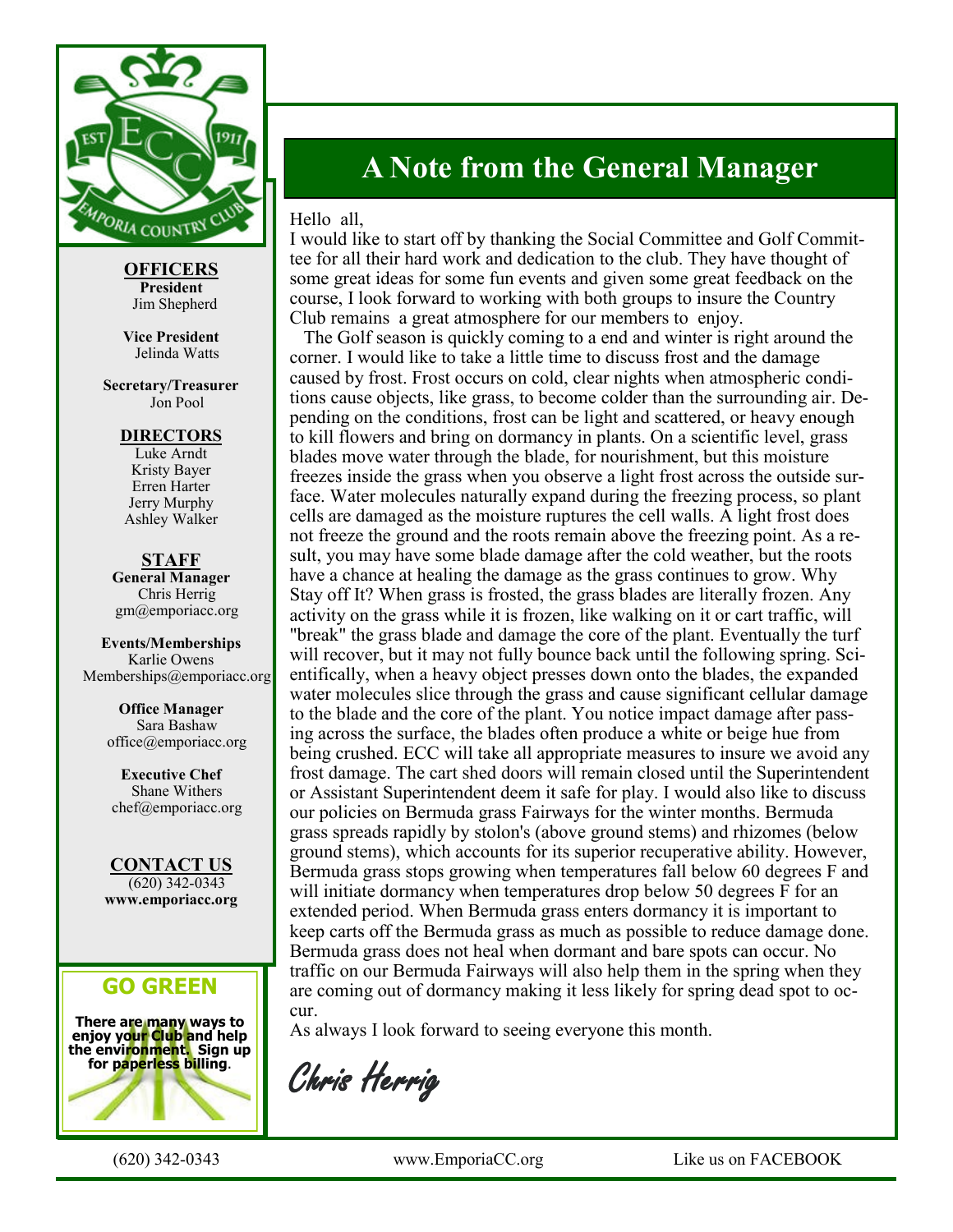# **A** Note from the *Chef...*

Hello everyone,

We had a wonderful October here at the club with the Bags and Bonfire night and trick-or-treating on Halloween. I know we had a blast with both events and are looking forward to the future events and trying new things.

Thanks to COVID Pandemic we will not be doing a Thanksgiving buffet this year. Instead we will be offering a grab and go option for Thanksgiving. I am still ironing out the specifics and will be getting everyone the information to you very soon. We will also be offering homemade pies for thanksgiving so all your holiday needs will be taken care of and your family can just relax and leave the cooking to us.

Thank you for your continued support and if there are any questions or concerns feel free to contact me and I will help in any way I can.

Chef Shane

(620) 342-0343 www.EmporiaCC.org Like us on FACEBOOK